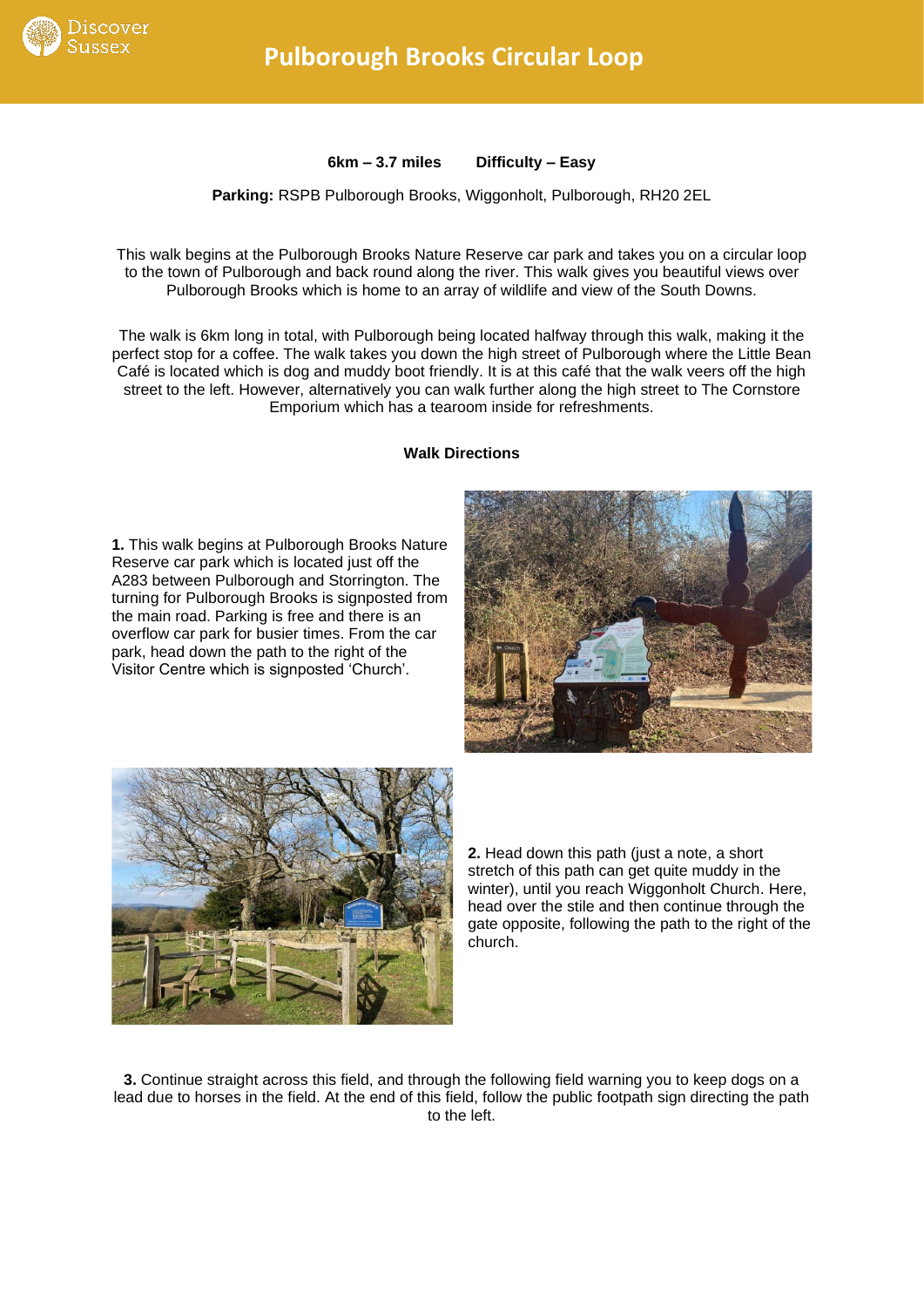

## **Pulborough Brooks Circular Loop**

**4.** Head through the kissing gate and follow the public footpath sign slightly to the right. Head over the next stile, past the house to the right. Continue straight on this path until you reach a footbridge. Follow the public footpath sign over the footbridge.





**5.** Continue across the field, veering slightly to the right, and head up the path until you reach Pulborough high street. At the high street, take a left and continue along the high street until you reach the Little Bean Cafe (a bright red building so not easily missed). Here, you can stop for refreshments, or continue on the walk which turns left just before the Little Bean Cafe, down Barn House Lane.

**6.** Head down the lane and through the gate. Continue straight across the field and follow the path with the river to the right. Continue until you reach the sign for 'Pulborough Brooks – 15 mins' directing you to the left.





**7.** Head through the gate at the end of this path and follow the path until you reach another gate with a path running perpendicular. Take the path straight across and head through the open field. Head into the next field turning left and following the field which takes you back up to Wiggonholt Church. Here take the same path back to the right, leading back up to the car park.